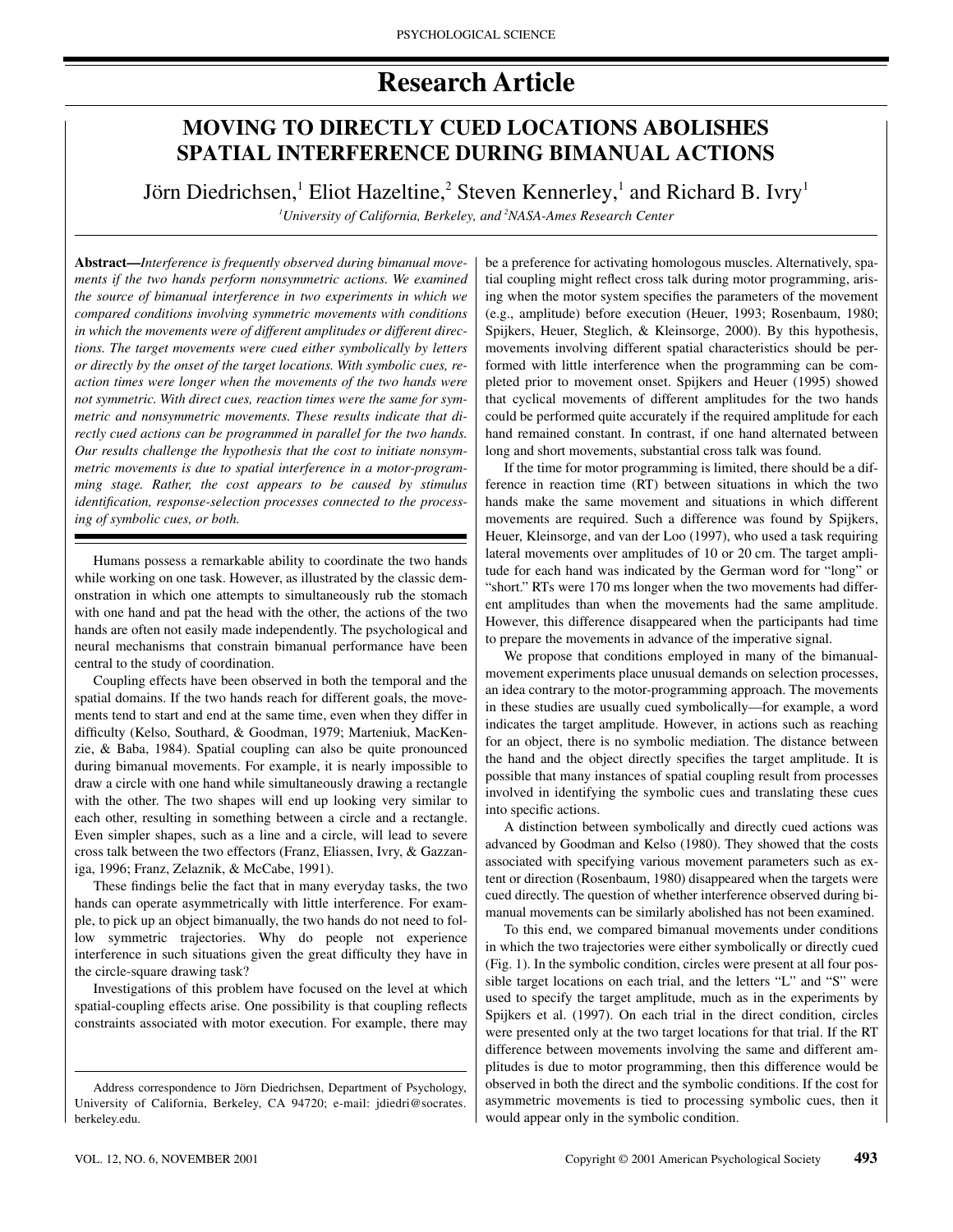#### Bimanual Reaching to Directly Cued Locations



**Fig. 1.** The four experimental conditions for Experiment 1. The movement of each hand was either long or short. In the four examples illustrated here, a short movement was required for the left hand and a long movement was required for the right hand. In the symbolic conditions, circles at all possible target locations were presented, and the letters "S" ("short") and "L" ("long") indicated the required movements. In the direct conditions, circles indicated the target locations. For the noprecue conditions, the onset of the two letters (symbolic) or circles (direct) served as the imperative signal. In the one-precue conditions, one of the target locations was specified in advance in the cue phase.

We also included blocks in which the target for one hand was specified in advance of the imperative signal. The precue remained constant within a block to ensure that participants would use this information. A comparison between one-precue and no-precue conditions should reveal costs associated with specifying two amplitudes. If movements for the two hands can be planned in parallel with direct cues, then a precue should have minimal effect on RT.

# **EXPERIMENT 1**

### **Method**

#### *Participants*

Twelve undergraduate students (age: 18–20 years; 2 left-handed) from the University of California, Berkeley, participated in Experiment 1.

#### *Apparatus and stimuli*

Participants were seated at a table surface 75 cm high. They positioned their head in a chin rest with eye level set to approximately 43 cm above the table. Stimuli were presented from a video projector onto a rectangular screen ( $100 \times 77$  cm), which was 48 cm above the table surface. A mirror was mounted halfway between the screen and table, so that the stimuli appeared to be on the table surface. The participants could not see their limbs, but the positions of the tips of their index fingers were continuously indicated by two small dots (2-mm diameter). Unfilled circles (3.6-cm diameter) were used for both the starting circles and targets (Fig. 1). They were presented 7.6 cm to the left or right of the body midline, with the set of six circles spanning a

short and long targets was 10 and 20 cm, respectively. The letters "S" (for "short") and "L" (for "long") were  $2 \times 2.5$  cm and were centered between the four possible target locations.

# *Procedure*

To start each trial, the participants positioned their index fingers within the starting circles and remained in these circles during the variable-duration cue phase (1–2 s). In the direct, no-precue condition, only the starting circles were visible during the cue phase. In the corresponding one-precue condition, a circle was presented on one side, indicating the target location for that hand. In the symbolic conditions, all four possible target circles were presented during both the cue and the movement phases. In the symbolic, one-precue condition, a letter was presented on one side in the cue phase, again indicating the target location for that hand. The precued movement was held constant for each block of trials. The movement phase was initiated by the presentation of the remaining circle(s) or letter(s). The participants were told to move as quickly as possible after the appearance of these imperative signals. They were instructed to reach for each location with a single movement. A tone was played 500 ms after both hands stopped moving to indicate the end of the trial. The participants then returned to the starting circles to begin the next trial.

visual angle of  $19^{\circ} \times 20^{\circ}$ . The distance from the start position to the

The four conditions were run sequentially in a counterbalanced order. For each condition, participants completed one practice block of 8 trials and four blocks of 24 trials. In the one-precue conditions, a different cued movement was used in each of the four blocks.

# *Data acquisition and analysis*

Movements were recorded with an Ascension miniBIRD magnetic tracking system (130-Hz sampling rate). The recorded trajectories were smoothed by a Gaussian kernel with a width of 14 ms. The RT for each hand was taken at the time when the tangential velocity first exceeded 2 cm/s. The movement time (MT) was measured from this point until the velocity dropped again below 2 cm/s.

# **Results and Discussion**

On 1.4% of the trials, the software prematurely determined that the movement was completed. We excluded these trials, as well as all trials in which either movement was initiated with an RT less than 100 ms (anticipations, 0.7% of the trials), the lag between the hands was more than 150 ms (0.1% of the trials), or the movement ended at the wrong target (1.6% of the trials, all in the symbolic conditions).

There were no differences in RT between long and short movements, so we collapsed the data over this factor and the two hands (see Fig. 2a). We conducted a 2 (congruency: same or different amplitude)  $\times$  4 (condition) repeated measures analysis of variance (ANOVA) on the RTs. Both main effects were significant: condition,  $F(3, 33) = 58.93$ ,  $p <$ .001; congruency,  $F(1, 11) = 16.38$ ,  $p = .002$ . Moreover, the Condition  $\times$  Congruency interaction was reliable,  $F(3, 33) = 8.73, p < .001$ .

The results for the symbolic, no-precue condition replicate the findings of Spijkers et al. (1997). The RT difference between the same- and different-amplitude conditions was 55 ms, indicating bimanual interference when the two hands had to move different distances. When one of the movements was precued, a significant 92-ms decrease in RT was found,  $t(11) = 7.00, p < .001$ , and the congruency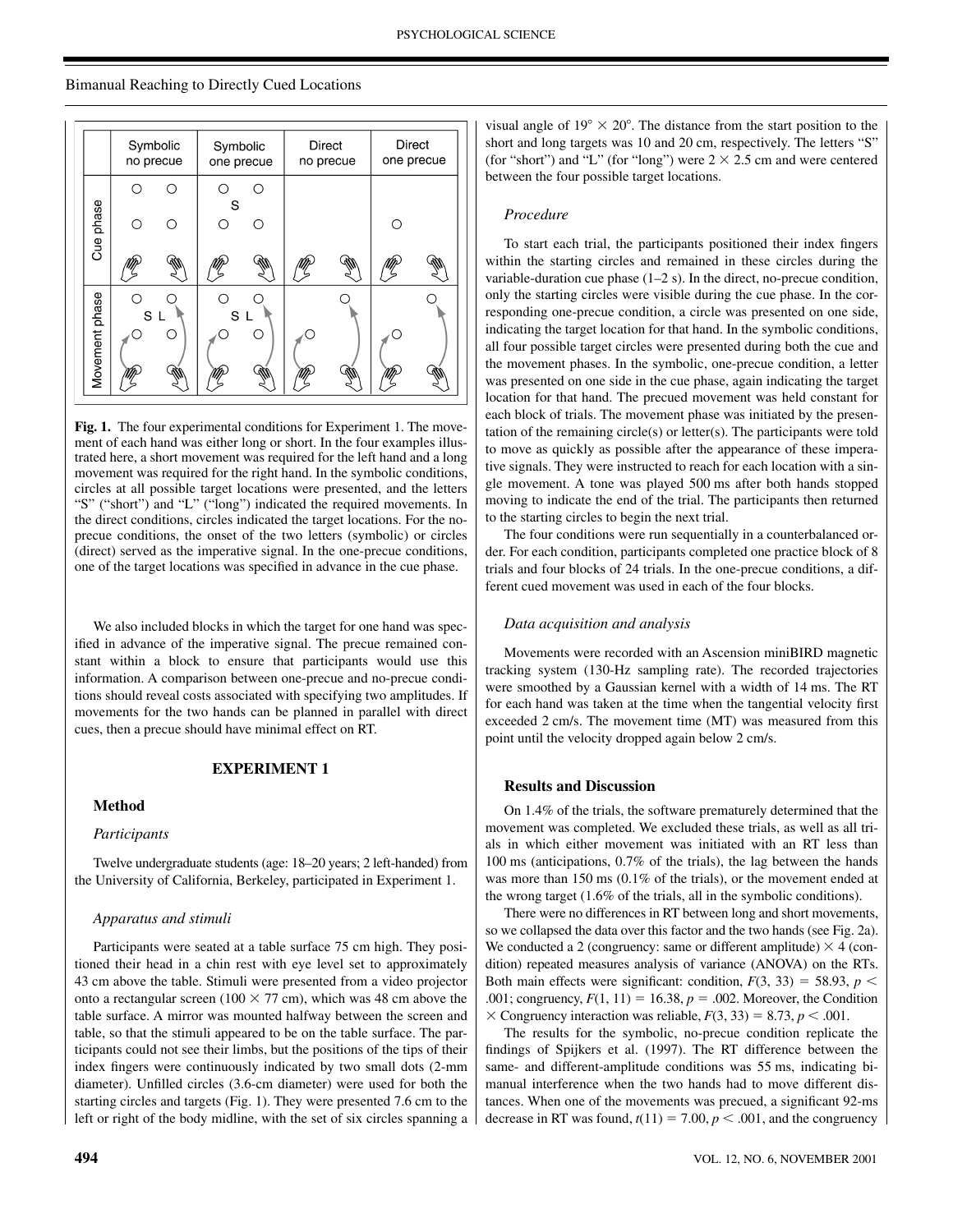

**Fig. 2.** Results of Experiment 1. The top panel shows reaction times, averaged across the two hands, when the movements of the two hands were either the same or different in amplitude, in the main experiment (a) and the control experiment (b). The bottom panel shows movement times for the main experiment (c) and control experiment (d); the amplitude of the depicted hand is given before the hyphen, and the amplitude of the other hand is indicated after the hyphen. Results for the main experiment are shown separately for the four cuing conditions (direct or symbolic, either with no advance information or with one precue). Results for the control experiment are shown separately for the no-precue, full-precue, and unimanual conditions. All of the movements in the control experiment were directly cued. Note that different participants participated in the main experiment and control experiment. Error bars indicate standard errors.

effect was abolished. The latter result is not consistent with a motorexecution account of bimanual interference because the movement requirements were similar for the one-precue and no-precue conditions. Rather, the interference arose during motor programming or during earlier processing stages.

A very different pattern was found for the direct conditions. In this case, there was no advantage in the precue condition, nor was there a

significant difference between the same- and different-amplitude conditions (6 ms),  $t(11) = 1.59$ ,  $p = .140$ . Simultaneous motor programming can occur independently and without interference between the hands when the targets are presented directly. Thus, bimanual interference appears to result from processes involved in identifying symbolic cues or translating these cues into the appropriate motor commands.<sup>1</sup>

Although we did not find any effect of coupling in the RT data, coupling could manifest itself in cross talk in the spatial aspects of the movements. Surprisingly, the long movements were 3.6 mm longer when coupled with a short rather than a long movement, whereas short movements were 0.6 mm shorter when coupled with a long rather than a short movement. Thus, the influence on the amplitude was opposite to the direction expected if there was cross talk between the hands. That is, coupling should have made the produced amplitudes for the two hands more similar to each other. Moreover, these effects were small compared with the average variable error of movement end points, which was 9.5 mm.

Could the absence of an RT cost in the direct-cue condition have resulted from deferred programming? Perhaps the participants focused on initiating the movements rapidly and started moving before the amplitude was fully specified. If programming was partially deferred to the movement period, then higher MTs would be observed for incongruent trials than for congruent trials. The MT data are shown in Figure 2c. The results are very similar for the three conditions for which there were no interference costs in the RT data: Consistent with the deferred-programming hypothesis, short movements in the direct conditions and the symbolic, one-precue condition were executed more slowly in the incongruent condition than the congruent condition. These results do not necessarily reflect deferred programming, however. An alternative explanation is that a short movement was performed more slowly when paired with a long movement so that the two movements terminated at approximately the same time (Kelso et al., 1979; Marteniuk et al., 1984). The fact that no difference was found between the congruent and incongruent trials for the long movements in the MT data for these three conditions lends support to this accommodation hypothesis.

A different picture emerged in the symbolic, no-precue condition. In this case, a long movement became slower when paired with a short rather than a long movement. The interaction among condition, amplitude of the movement, and amplitude of the other hand was significant,  $F(3, 33) = 22.40, p < .001$ . Thus, in this condition, on top of the normal accommodation effect (bias to move the hands synchronously), there was a congruency effect, with an overall slowing of MT for trials in which the hands moved different amplitudes.

### **Control Experiment**

Although the MT results of Experiment 1 do not support a deferred-programming hypothesis, it is noteworthy that the MTs were generally longer than those in previous studies investigating amplitude specification of unimanual (Goodman & Kelso, 1980) or bimanual

<sup>1.</sup> The symbolic and direct conditions differed in that when the imperative signal appeared, all four possible targets were present in the former but only two targets were present in the latter. In subsequent studies, we have tested direct-cuing conditions in which circles appeared at all four locations and the targets were specified by their color. No congruency effect was observed with this form of direct cuing.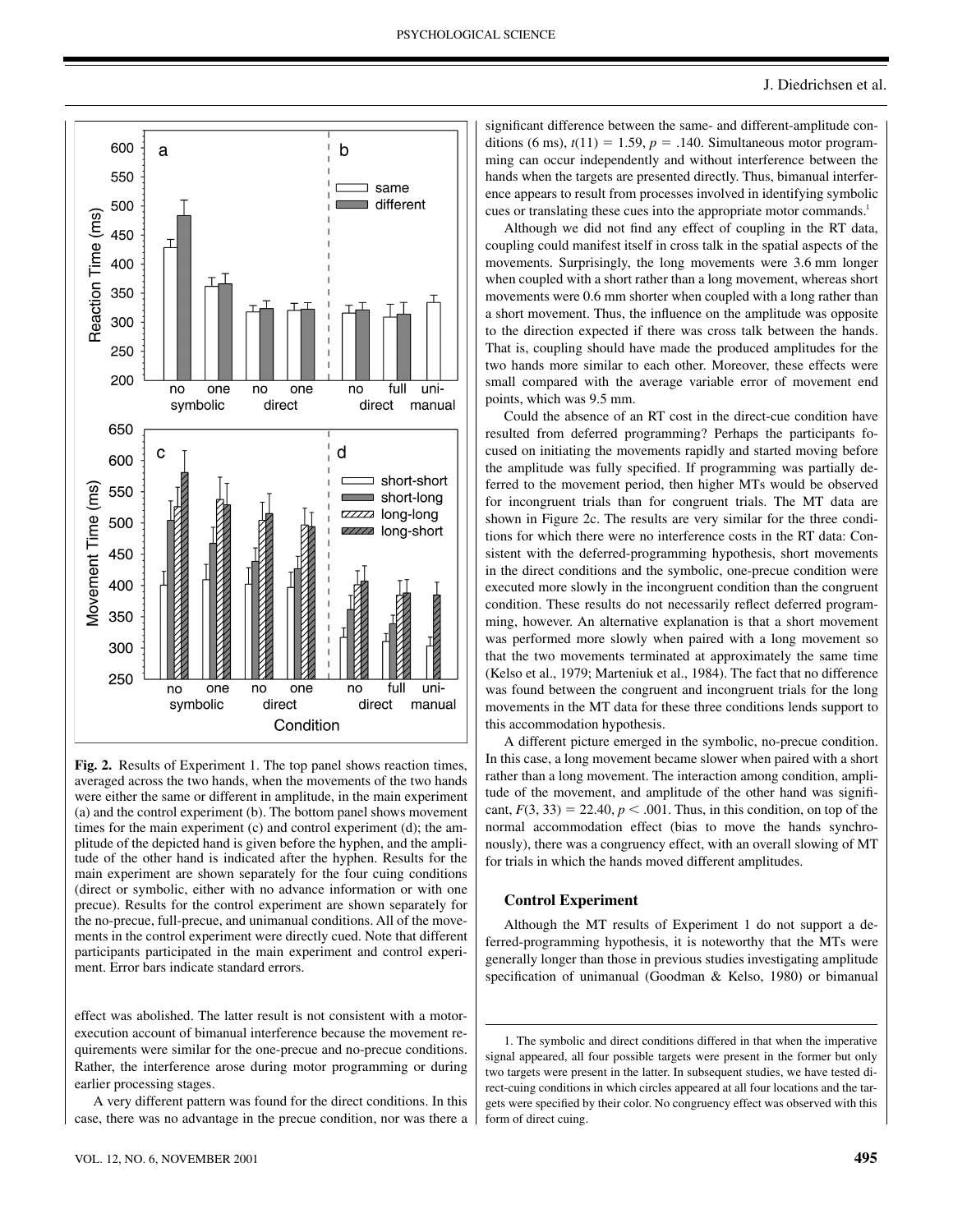#### Bimanual Reaching to Directly Cued Locations

(e.g., Spijkers et al., 1997) movements. This raises the possibility that for the direct, no-precue condition, costs associated with programming movements of different amplitudes were absorbed into the movement-execution phase. To address this issue, we conducted a control experiment with 10 new participants, modifying the instructions to emphasize movement speed. Two bimanual conditions were included: a replication of the direct, no-precue condition and a fullprecue condition in which both targets were specified in advance of the imperative signal. For the no-precue condition, all four possible targets were initially visible for 0.8 s and then turned off for a variable period of 0.2 to 1.2 s. The onset of the two targets served as the imperative stimulus. For the full-precue condition, the timing of the trial events was identical, but only the two target locations were presented at the start of the trial. A comparison of these two conditions, one requiring amplitude specification for both hands and the other allowing full preparation before the imperative signal, provides a strong test for any costs associated with bimanual movement programming and execution that might be observed in either the RT or the MT data. We also included a unimanual condition to establish a baseline for evaluating such costs. In this condition, all four locations were initially visible, but only one randomly selected target location was presented as the imperative signal.

As expected given the change in instructions, the MTs were considerably faster in the control experiment than in the main experiment (see Fig. 2d). The pattern for the four movement combinations remained unchanged. Most important, there was no significant difference between the no-precue and full-precue conditions,  $F(1, 9) < 1.0$ , and the precue variable did not interact with the type of movement combination. Indeed, the MTs for the bimanual conditions were comparable to those observed in the unimanual condition. For the RT data (Fig. 2b), a 5-ms advantage was observed on congruent trials compared with incongruent trials. This difference was not significant,  $F(1, 9) =$ 2.63,  $p = .139$ , and was comparable for the no-precue and full-precue conditions. The bimanual RTs were similar to the unimanual RTs.

In summary, even when the movements were produced considerably faster than in the main experiment, no reliable costs were observed in the direct, no-precue condition when the two amplitudes were incongruent. Strikingly, when amplitudes were specified by direct cues, the no-precue condition produced no increase in RT or MT compared with conditions in which both required movements were precued or only one movement was required.

#### **EXPERIMENT 2**

In Experiment 2, we explored the generality of the findings from the previous experiment, looking at movements that followed parallel or orthogonal trajectories. Movements in this experiment could be either forward from the starting position or lateral, away from the midline. With this setup, deferring programming until after movement onset would lead to errors in the initial direction. Interference associated with programming movements in different directions would be manifest either in the RTs or in directional errors at movement onset.

#### **Method**

Twelve Berkeley undergraduates (age: 18–37 years; 1 left-handed) participated in Experiment 2. The starting circles were slightly closer to the midline (7.2 cm) than in Experiment 1. The target locations

were either 10 cm in front of the starting locations (forward movements) or 10 cm eccentric to the starting locations (lateral movements). The symbolic cues ("F" for "forward," "S" for "sideways") were presented between the starting circles, equidistant from the target locations. In all other respects, Experiment 2 was identical to Experiment 1. We also included a control experiment  $(n = 10)$  similar to the control experiment for Experiment 1, again emphasizing movement speed.

#### **Results and Discussion**

We excluded trials (3.3%) according to the criteria used in Experiment 1. On the basis of the findings of Experiment 1, we conducted a set of planned comparisons of the RT data (Fig. 3a). RTs were very fast for all of the direct conditions, with only a nonsignificant 4-ms effect of congruency in the direct, no-precue condition,  $t(11) < 1$ . Moreover, no advantage was found when one of the movements was precued,  $t(11)$  < 1. In contrast, in the symbolic, no-precue condition, RTs were 94 ms slower in the different- than in the same-direction condition,  $t(11) = 5.28$ ,  $p < .001$ . Symbolic precuing for one hand was effective, reducing RTs by 106 ms,  $t(11) = 10.13$ ,  $p < .001$ , and no congruency effect was observed in this condition.

Lateral movements were faster than forward movements (Fig. 3c), likely because of biomechanical factors (see unimanual MT data in Fig. 3d). The MTs for movements in a particular direction were slower when the other hand moved in an orthogonal direction,  $F(1, 11) =$ 99.512,  $p < .001$ . This effect did not differ among the four cuing conditions,  $F(3, 33) = 2.51$ ,  $p = .076$ . If motor-programming costs had been deferred until the movement phase, then the MTs for incongruent trials should have been prolonged only in the uncued conditions.

Although the preceding analyses indicate that bimanual interference is essentially abolished when the movements are directly cued, the results of the control study qualify this conclusion. A significant 10-ms congruency effect was obtained in the direct, no-precue condition,  $t(9) = 2.68$ ,  $p = .025$  (Fig. 3b). This effect could reflect interference associated with programming bimanual movements along orthogonal directions, a cost that becomes evident only under instructions emphasizing movement speed. However, there are two arguments against such an interpretation. First, there was also a 7-ms congruency effect in the full-precued condition even though we assume motor programming was finished before the imperative signal in this condition. Second, the congruency effect was present only for the forward direction (18-ms congruency effect). No difference was found for the lateral direction (3 ms). It is likely that the small congruency effect for forward movements reflects a slower detection time in the incongruent than in the congruent condition. In the congruent condition for forward movements, the two targets were close together; in the incongruent condition, the targets were much further apart. In the case of lateral movements, the targets were not close together in either the congruent or the incongruent condition, which might explain the lack of a congruency effect for such movements.

Unlike in the control experiment for Experiment 1, precuing the direction for both hands led to an 80-ms decrease in RT,  $t(9) = 8.34$ ,  $p < .001$ . Uncertainty about movement direction appears to entail an RT cost (Megaw, 1972). Interestingly, this cost seems equivalent regardless of whether the uncertainty is associated with two hands or one hand, as shown by the comparison between the direct, no-precue and unimanual conditions.

As expected, the MTs were faster in the control experiment than in the main experiment, but the patterns are similar (Fig. 3d). Although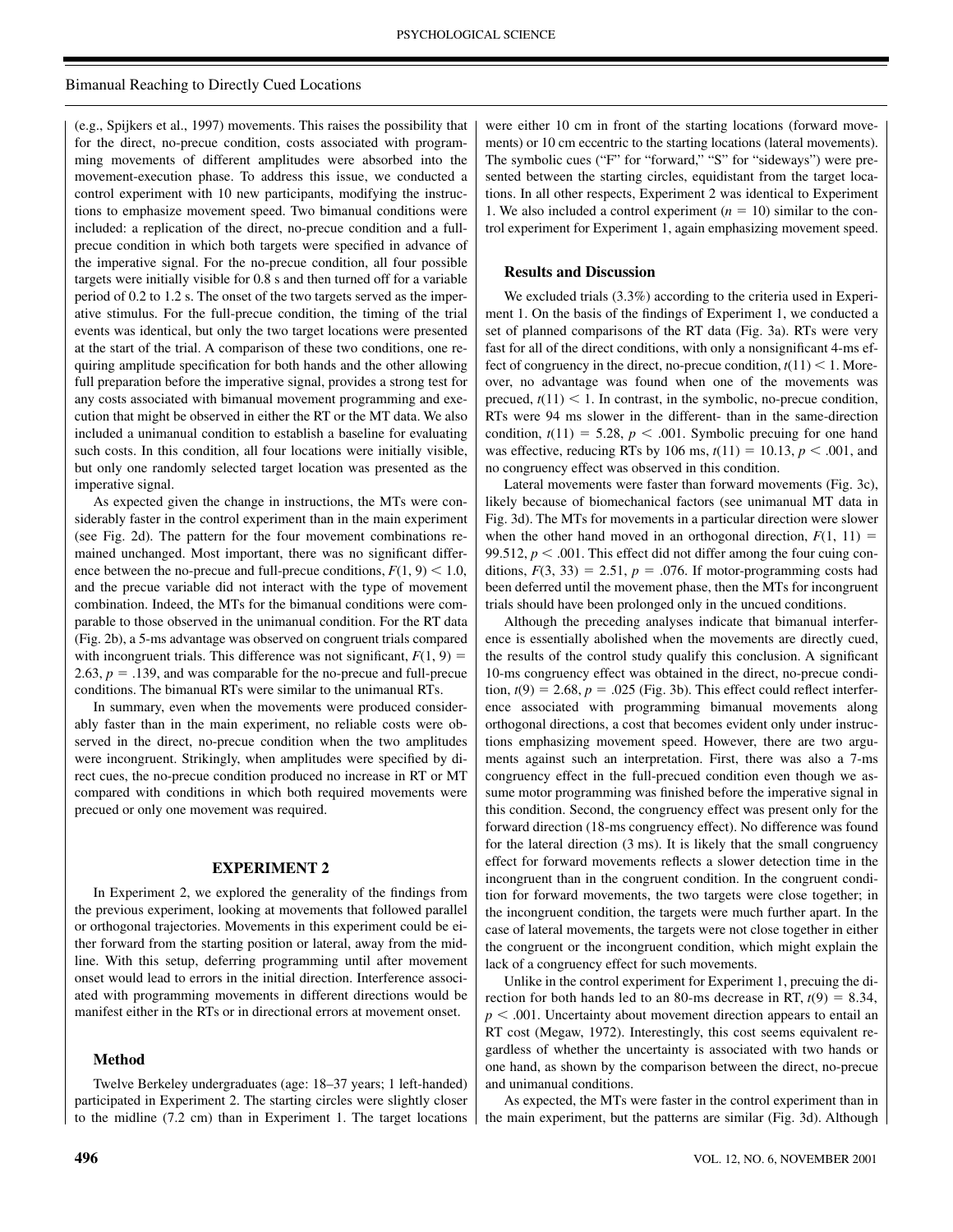

**Fig. 3.** Results of Experiment 2. The top panel shows reaction times, averaged across the two hands, when the movements of the two hands were either the same or different in direction, in the main experiment (a) and the control experiment (b). The bottom panel shows movement times for the main experiment (c) and control experiment (d); the direction of the depicted hand is given before the hyphen, and the direction of the other hand is indicated after the hyphen. Results for the main experiment are shown separately for the four cuing conditions (direct or symbolic, either with no advance information or with one precue). Results for the control experiment are shown separately for the no-precue, full-precue, and unimanual conditions. All of the actions in the control experiment were directly cued. Note that different participants participated in the main experiment and control experiment. Error bars indicate standard errors.

the mean for the no-precue MTs in the control experiment was slightly slower than the mean for the full-precue and unimanual conditions, neither of these differences was reliable.

The MT results do not support the hypothesis that programming costs may be deferred until after movement onset. Moreover, an analysis of the initial movement direction indicates that the participants specified the direction prior to movement onset. We determined the di-

rection traversed by the index finger over the first 150 ms of each movement. Surprisingly, the vectors could be unambiguously assigned to either the target location (correct direction) or the nontarget location (incorrect direction): There were essentially no initial trajectories that fell between these two directions. In the direct, precue and direct, noprecue conditions, the error rates were 0.2% and 0.7%, respectively. In contrast, the error rates in the symbolic conditions rose to 6.6% in the one-precue and 16.5% in the no-precue condition. In the latter condition, the majority of these errors occurred on incongruent trials, and were due to a misassignment in which each hand followed the target trajectory for the other hand. In the symbolic, one-precue condition, errors were equally likely for congruent and incongruent trials. On most error trials, the trajectory was adjusted in midflight so that the two hands ended up in the correct circle. However, the lack of errors in the direct-cue conditions indicates that the direction had been correctly specified before the movement started.

#### **GENERAL DISCUSSION**

These experiments demonstrate a striking dissociation between symbolically and directly cued actions in terms of the degree of spatial interference during bimanual movements. When the imperative signal directly indicated the target location, RTs were fast, there was no benefit from one precue, and there was no cost in programming nonhomologous movements for the two hands. The modest increase in MT on incongruent trials was limited to the short movements and likely reflects an accommodation effect. A very different pattern was found for the symbolic-cue conditions. When the movements were incongruent, substantial costs were observed for both RT and MT, and errors were much more frequent. Benefits were found for a symbolic precue, in terms of both an overall reduction in RT and an elimination of the costs on incongruent trials.

We assume that motor programming was necessary in all the conditions in which the actions could not be fully specified in advance. This requirement was present in the no-precue conditions regardless of whether the targets were specified symbolically or directly. Thus, these results provide strong evidence that the RT cost associated with producing asymmetric bimanual movements results from processes associated with translating symbolic cues into actions. Such costs are present even when highly compatible symbolic cues are used (e.g., bars of different lengths, which indicate the movement distance; Spijkers et al., 1997, 2000).

There are several possible loci for the interference effects in the symbolic conditions. The interference could arise during stimulus identification, with processing being faster when the display is composed of identical elements than when it is not (Posner, 1978). However, the magnitude of the interference was almost twice as large in Experiment 2 as in Experiment 1. Given that similar symbols were used, it is unlikely that the entire cost associated with asymmetric bimanual movements was due to stimulus identification. Alternatively, the cost could be associated with the translation of symbolic stimuli into response codes (e.g., Pashler, 1994). When the stimuli are different (and thus require nonidentical movements), an assignment problem might arise. The high number of confusion errors in the symbolic, no-precue condition of Experiment 2 supports this hypothesis.

Franz and her colleagues (Franz, 1997; Franz et al., 1991, 1996) have reported strong spatial coupling during bimanual movements. However, in all of these studies, the movements were symbolically cued, with the participants drawing shapes to match a template. Thus,